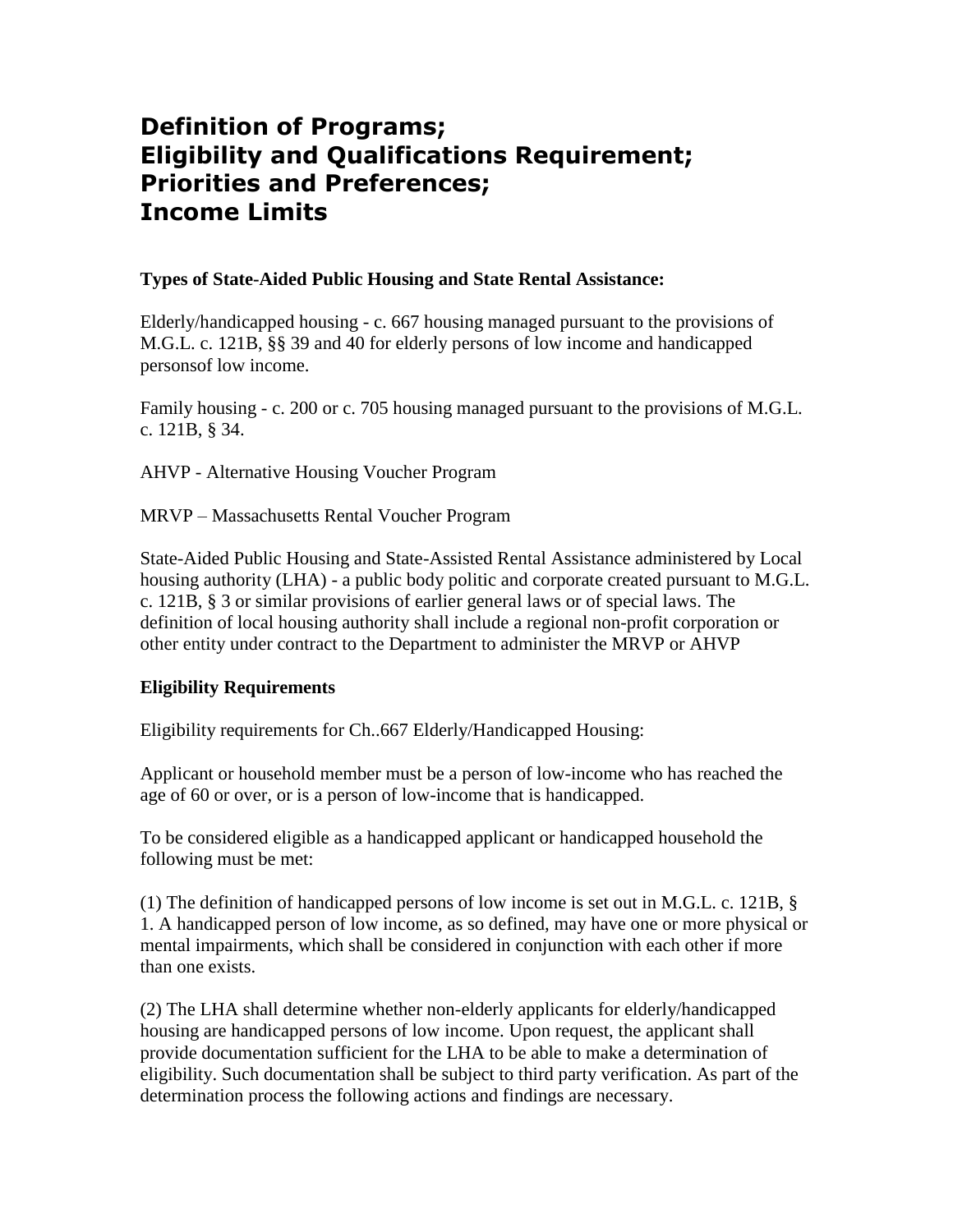(a) The applicant shall provide certification by a physician documenting a physical or mental impairment which is expected to be of long and continued duration but at least for more than six months;

(b) the LHA shall determine that either certain special architectural design features or low-rent housing are not available in the private market and that the applicant is faced with living in an institution or decadent, substandard housing, or paying excessive rents; and

(c) the LHA shall determine an applicant to be of low income if the applicant's household income is within the income limits set for state-aided public housing.

(3) Examples of a person with a qualifying physical impairment which may substantially impede his or her ability to live independently in conventional housing shall include but shall not be limited to a person:

(a) who is confined to a wheelchair;

(b) who, because of the use of braces or crutches, or because of the loss of a foot or leg, or because of an arthritic, spastic, pulmonary or cardiac condition walks with significant difficulty or insecurity;

(c) who, due to a brain, spinal or peripheral nerve injury, suffers from significant coordination deficits;

(d) who is blind within the definition of blindness set out in 111 CMR 5.06(4) or successor regulatory provision;

(e) who is deaf within the definition set out in M.G.L. 6, § 191; or

(f) who has a developmental disability which prevents the person from living totally independently and would benefit from the LHA's specialized housing (such a person may include but is not limited to a person with cerebral palsy, mental retardation, or epilepsy).

Placements are to be made in elderly/handicapped housing to achieve a mixed population of elderly households in 86.5% of the units and handicapped households in 13.5% of the units. The LHA shall place applicants to attain or to sustain these percentages. Placements are made in accordance with any applicable priority and preference categories and the affirmative action preference, if applicable

Eligibility Requirements for Ch. 200 Veterans Family Housing or Ch. 705 Family Housing

A family or household consists of: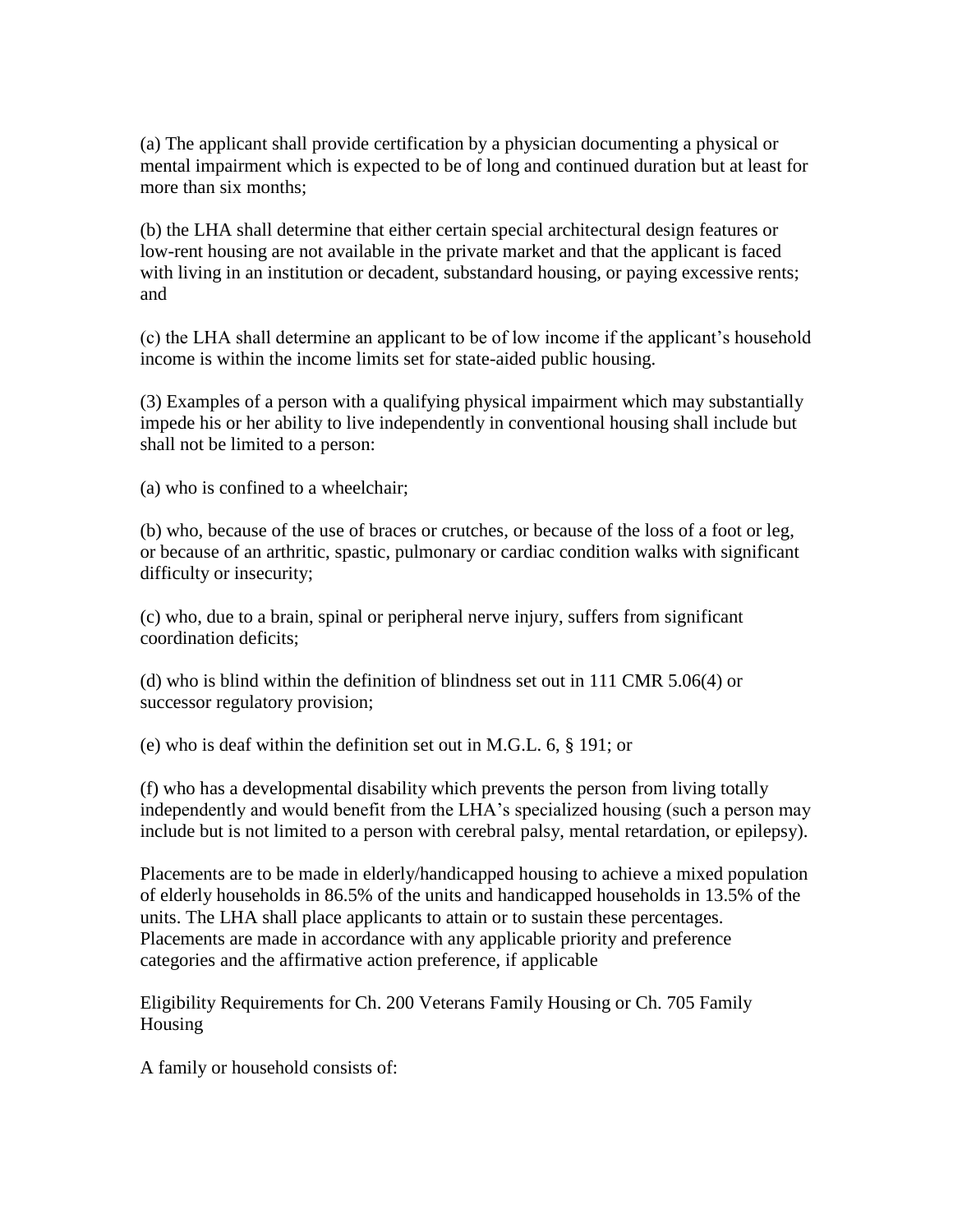(a) two or more persons who live or will live regularly in a unit as their primary residence:

1. whose income and resources are available to meet the household's needs; and

2. who are either related by blood, marriage, or operation of law, or who have otherwise evidenced a stable inter-dependent relationship.

(b) one person.

A household member shall be considered to be living regularly with a family if temporarily absent for reasons such as hospitalization, duty assignment, employment, or school attendance in another location. Upon receipt of notice from the Department of Social Services that one or more children will be reunified with a household member, such child or children, if eligible and qualified, shall be considered household members for purposes of securing a unit of appropriate unit size for the reunified family.

## **Definitions of Priorities and Preferences:**

Priority Categories. The LHA uses the following priority categories in descending order in determining the order of tenant selection:

Priority 1 -Homeless due to Displacement by Natural Forces an applicant, otherwise eligible and qualified, who has been displaced by:

a. fire not due to the negligence or intentional act of applicant or a household member;

b. earthquake, flood or other natural cause; or

c. a disaster declared or otherwise formally recognized under disaster relief laws.

Priority 2- Homeless due to Displacement by Public Action (Urban Renewal) an applicant, otherwise eligible and qualified, who will be displaced within 90 days, or has been displaced within the three years prior to application, by:

a. any low rent housing project as defined in M.G.L. c. 121B, § 1, or

b. a public slum clearance or urban renewal project initiated after January 1, 1947, or

c. other public improvement.

Priority 3- Homeless due to Displacement by Public Action (Sanitary Code Violations) an applicant, otherwise eligible and qualified, who is being displaced, or has been displaced within 90 days prior to application, by enforcement of minimum standards of fitness for human habitation established by the State Sanitary Code (105 CMR 410.000)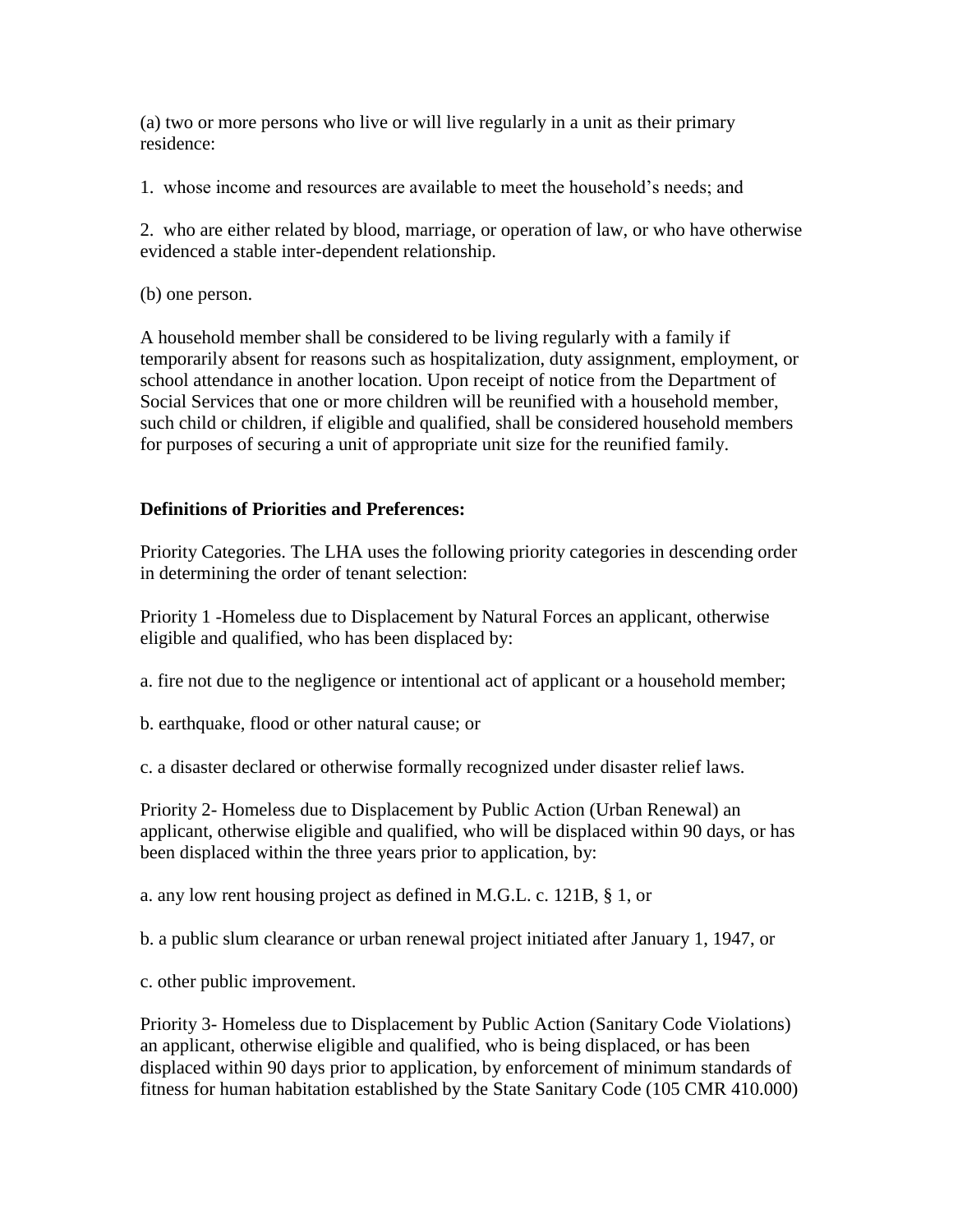or local ordinances, provided that:

a. neither the applicant nor a household member has caused or substantially contributed to the cause of enforcement proceedings, and

b. the applicant has pursued available ways to remedy the situation by seeking assistance through the courts or appropriate administrative or enforcement agencies.

Priority 4- Emergency Case under the Emergency Case Plan established by the LHA in accordance with DHCD regulations which can be found at 760 CMR 5.00

In order to qualify for Priority 1 through 4 an applicant must be Homeless meeting the following definition: :

(a) is without a place to live or is in a living situation in which there is a significant, immediate and direct threat to the life or safety of the applicant or a household member which situation would be alleviated by placement in a unit of appropriate unit size;

(b) has made reasonable efforts to locate alternative housing;

(c) has not caused or substantially contributed to the safety-threatening or life-threatening situation; and

(d) has pursued available ways to prevent or avoid the safety-threatening or lifethreatening situation by seeking assistance through the courts or appropriate administrative or enforcement agencies.

Priority 5- AHVP Participant an applicant, otherwise eligible and qualified, who is living in a non-permanent, transitional housing subsidized by the AHVP.

Priority 6- Transfer for Good Cause.

Priority 7- Standard Applicant an applicant, otherwise eligible and qualified, who does not fit within any of the previous six priority categories.

Preference Categories. Apart from the affirmative action preference to be applied the LHA shall apply the following preferences in descending order within each of the priority categories in determining the order of tenant selection:

(a) Veteran - Any veteran applying for elderly/handicapped housing receives this preference if the applicant resides in the community. A veteran applying for family housing receives this preference in all c. 200 units or, if the LHA has no c. 200 units, in 20% of c. 705 units. In c. 200 and c. 705 units the order of preference is as follows:

1. veterans with service-connected disability;

2. families of deceased veterans whose death was service connected; and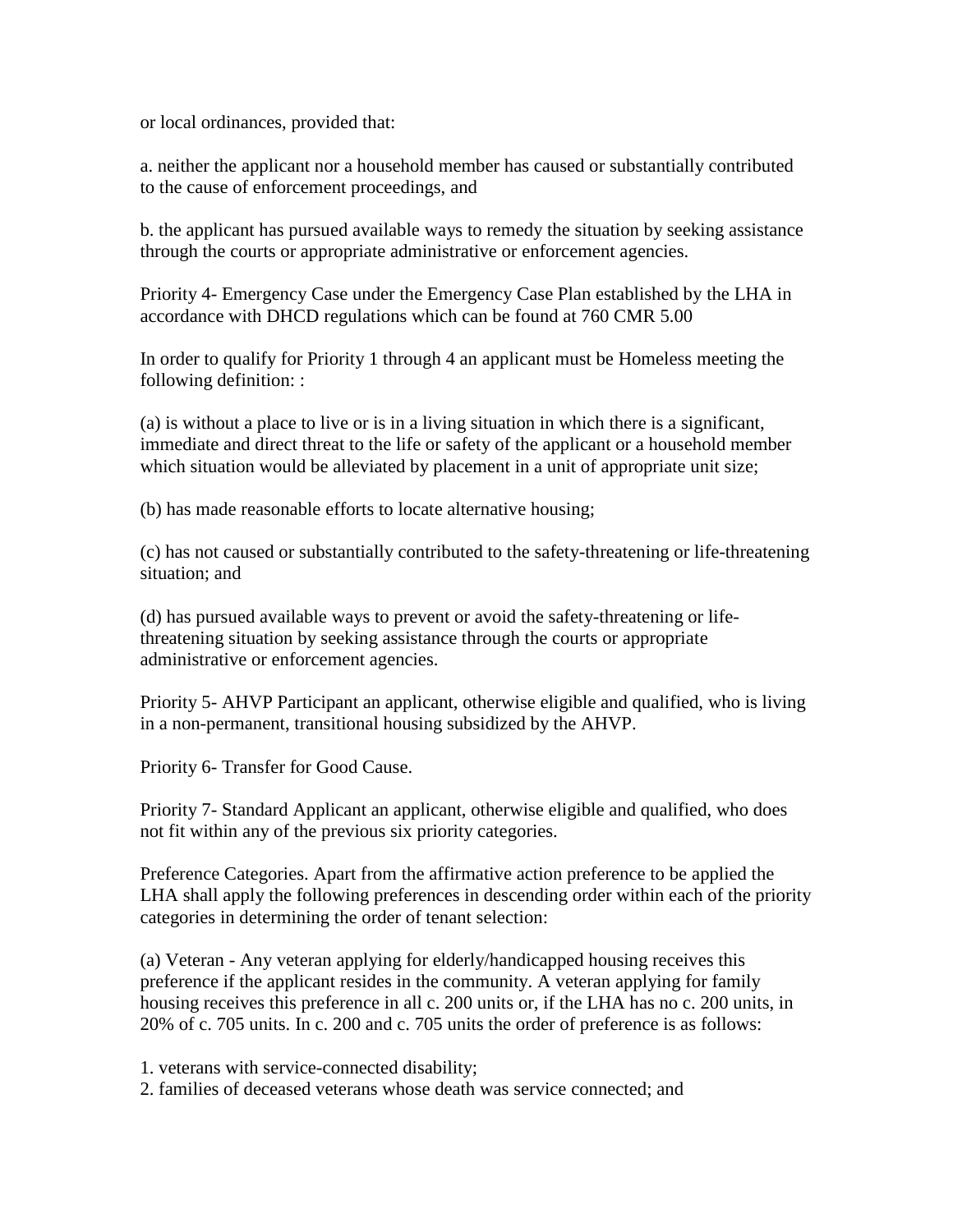#### 3. other veterans.

Local Resident - a person who has a principal residence or a place of employment in a city or town at the time of application to an LHA in that city or town and at the time of final determination of eligibility and qualification. Temporary residence with relatives or friends in the city or town is not sufficient unless the person's last residence and domicile was in the city or town. In the case of an applicant determined by the LHA to be homeless, the applicant may select one community for local preference, either the community from which he or she was displaced through no fault of his or her own, or the community in which he or she is temporarily housed.

Minority definitions applicable to state-aided and state-assisted housing programs:

(a) Asian American - with origins in any of the original peoples of the Far East, Southeast Asia, the Indian Subcontinent, or the Pacific Islands;

(b) Black - with origins in any of the black racial groups of Africa;

(c) Hispanic - of Mexican, Puerto Rican, Cuban, Central or South American origin; or

(d) North American Indian - with origins in any of the original peoples of North America, with cultural identification through tribal affiliation.

## **Applicant Qualification for Placement**

(1) In making its final determination the LHA shall determine if applicant and household members are qualified for public housing. An applicant and the applicant household shall be disqualified for public housing for any of the following reasons:

(a) The applicant or a household member has disturbed a neighbor or neighbors in a prior residence by behavior, which if repeated by a tenant in public housing, would substantially interfere with the rights of other tenants to peaceful enjoyment of their units or the rights of LHA employees to a safe and secure workplace.

(b) The applicant or a household member has caused damage or destruction of property at a prior residence, and such damage or destruction of property, if repeated by a tenant in public housing, would have a material adverse effect on the housing development or any unit in such development.

(c) The applicant or a household member has displayed living habits or poor housekeeping at a prior residence, and such living habits or poor housekeeping, if repeated by a tenant in public housing, would pose a substantial threat to the health or safety of the tenant, other tenants, or LHA employees or would adversely affect the decent, safe and sanitary condition of all or part of the housing.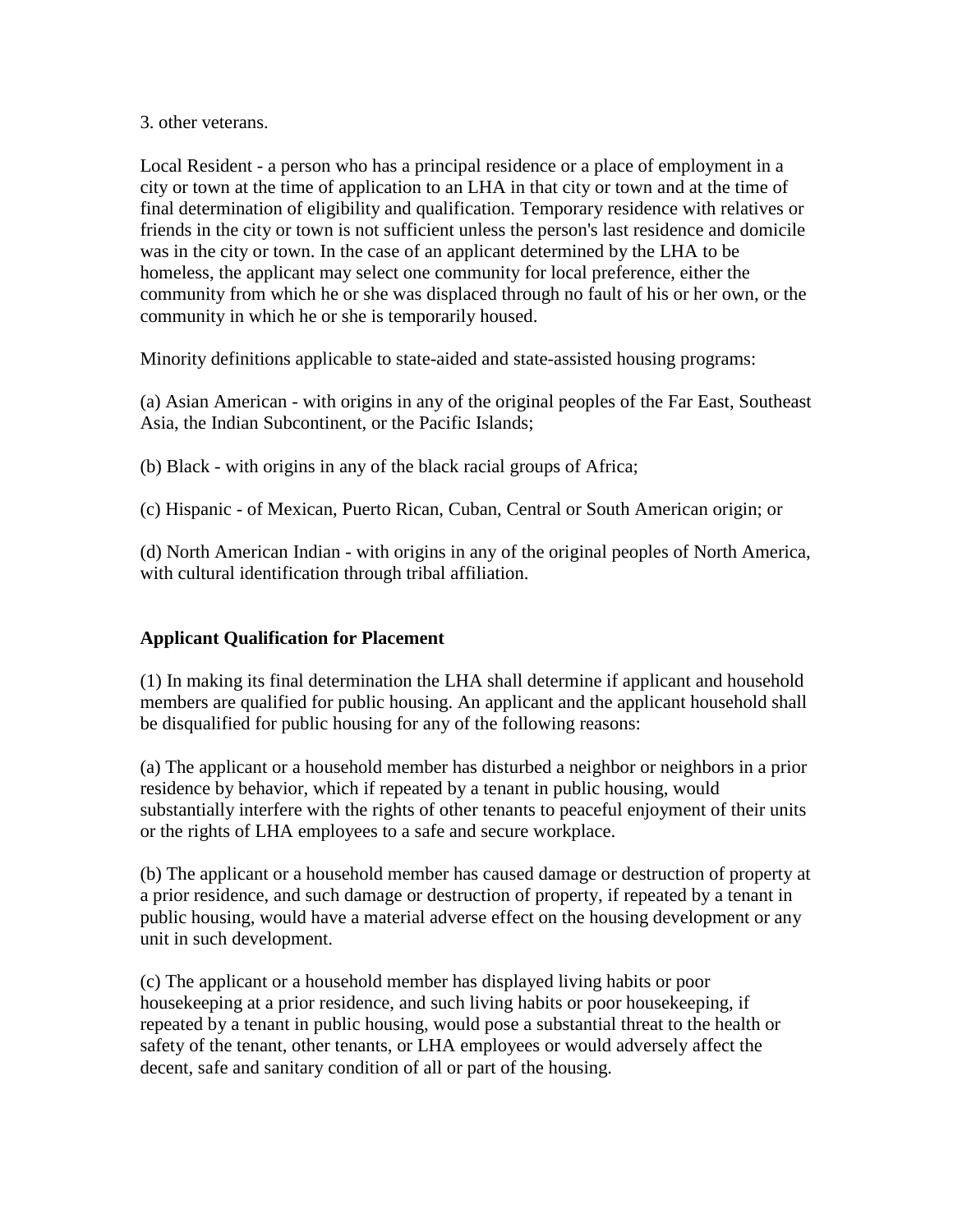(d) The applicant or a household member in the past has engaged in criminal activity, or activity in violation of M.G.L. c. 151B §4, which if repeated by a tenant in public housing, would interfere with or threaten the rights of other tenants or LHA employees to be secure in their persons or in their property or with the rights of other tenants to the peaceful enjoyment of their units and the common areas of the housing development.

(e) The applicant or a household member who will be assuming part of the rent obligation has a history of non-payment of rent and such non-payment, if repeated by a tenant in public housing, would cause monetary loss; provided, however, that if the applicant or household member paid at least 50% of his/her household's monthly income for rent each month during a tenancy but was unable to pay the full rent, an eviction for non-payment of the balance shall not disqualify such individual from public housing.

(f) The applicant or a household member has a history of failure to meet material lease terms or the equivalent at one or more prior residences, and such failure, if repeated by a tenant of public housing, would be detrimental to the LHA or to the health, safety, security or peaceful enjoyment of other tenants or of LHA employees.

(g) The applicant or a household member has failed to provide information reasonably necessary for the LHA to process the applicant's application.

(h) The applicant or a household member has misrepresented or falsified any information required to be submitted as part of the applicant's application, or a prior application within three years, and the applicant fails to establish that the misrepresentation or falsification was unintentional.

(i) The applicant or a household member has directed abusive or threatening behavior which was unreasonable and unwarranted towards an LHA employee during the application process or any prior application process within three years.

(j) The applicant or a household member does not intend to occupy public housing, if offered, as his/her primary residence.

(k) The applicant or a household member is a current illegal user of one or more controlled substances as defined in M.G.L. c. 94C, §1. A person's illegal use of a controlled substance within the preceding 12 months shall create a presumption that such person is a current illegal user of a controlled substance, but the presumption may be overcome by a convincing showing that the person has permanently ceased all illegal use of controlled substances. This disqualification of current illegal users of controlled substances shall not apply to applicants for housing provided through a treatment program for illegal users of controlled substances.

(2) Prior to disqualifying an applicant as stated above, the LHA shall permit the applicant to show mitigating circumstances, which may include rehabilitation or rehabilitating efforts, sufficient so that when the potentially disqualifying behavior is weighed against the mitigating circumstances, the LHA is reasonably certain that the applicant or